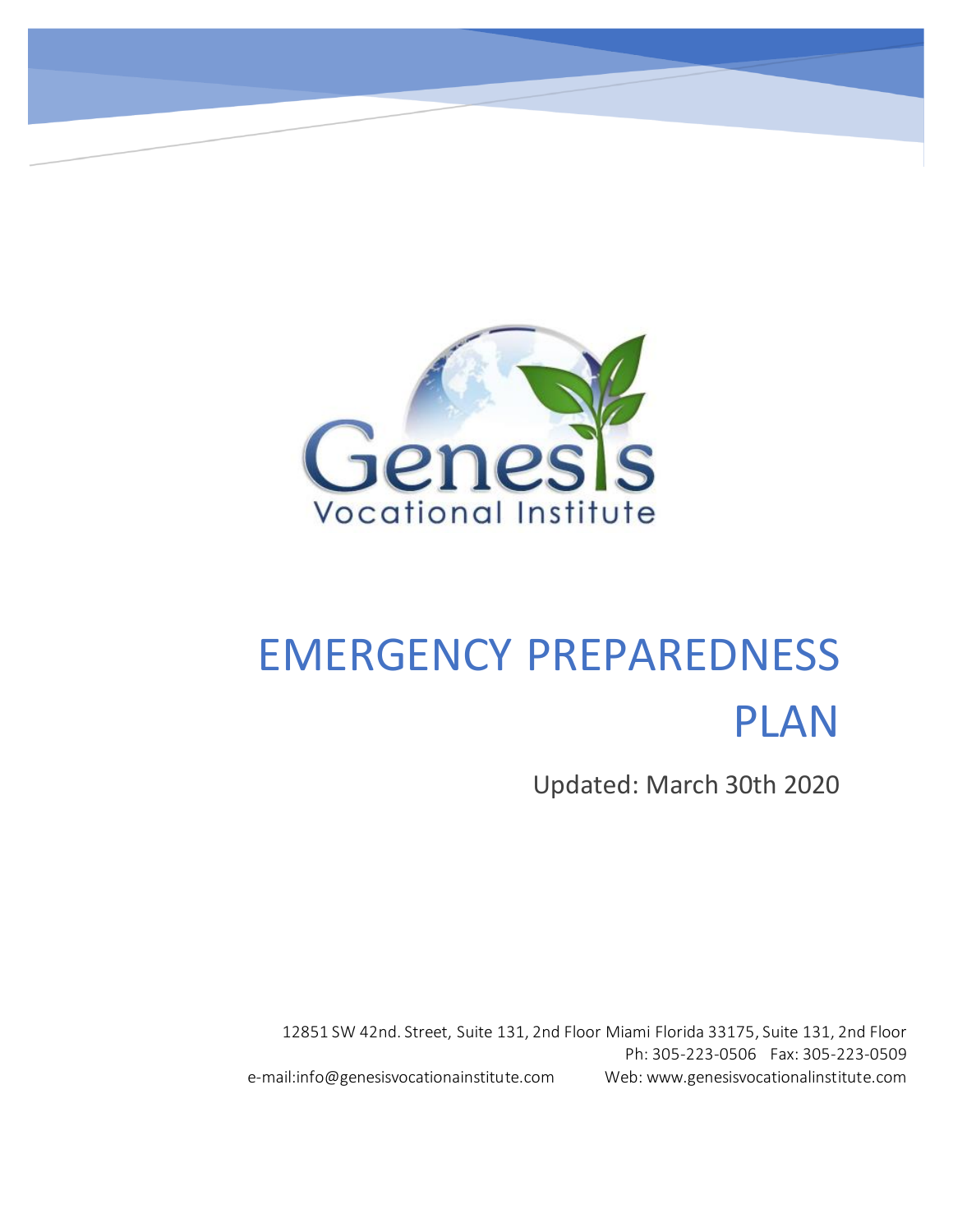## Contents

| This plan outlines Genesis Vocational Institute's (GVI) roles and responsibilities to prepare for, mitigate<br>against, respond to and recover from any large scale event that may affect the institute's community, |
|----------------------------------------------------------------------------------------------------------------------------------------------------------------------------------------------------------------------|
|                                                                                                                                                                                                                      |
|                                                                                                                                                                                                                      |
|                                                                                                                                                                                                                      |
|                                                                                                                                                                                                                      |
|                                                                                                                                                                                                                      |
|                                                                                                                                                                                                                      |
|                                                                                                                                                                                                                      |
|                                                                                                                                                                                                                      |
|                                                                                                                                                                                                                      |
|                                                                                                                                                                                                                      |
|                                                                                                                                                                                                                      |
|                                                                                                                                                                                                                      |
|                                                                                                                                                                                                                      |
|                                                                                                                                                                                                                      |
|                                                                                                                                                                                                                      |
|                                                                                                                                                                                                                      |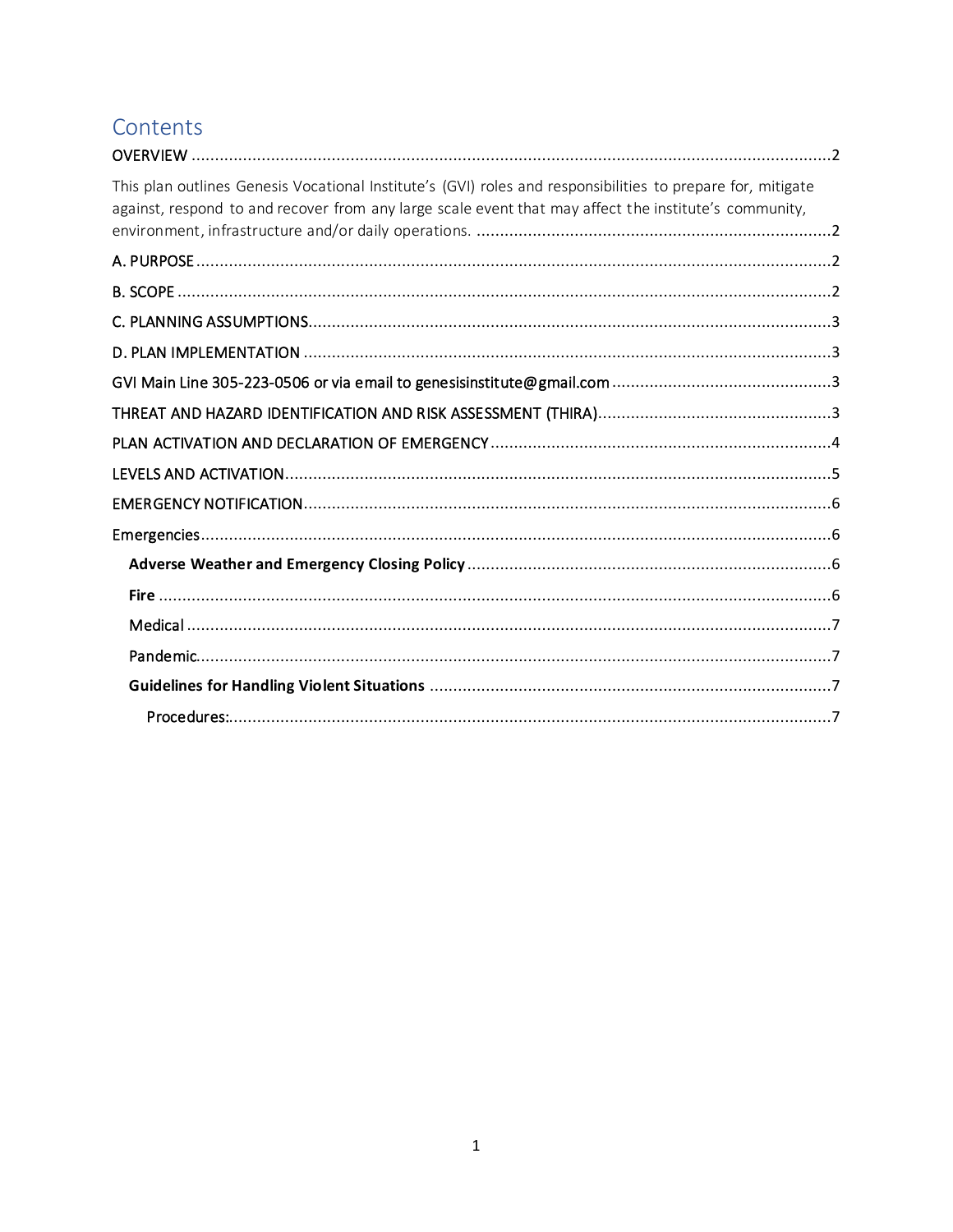#### <span id="page-2-0"></span>**OVERVIEW**

<span id="page-2-1"></span>This plan outlines Genesis Vocational Institute's (GVI) roles and responsibilities to prepare for, mitigate against, respond to and recover from any large scale event that may affect the institute's community, environment, infrastructure and/or daily operations.

#### <span id="page-2-2"></span>A. PURPOSE

Genesis Vocational Institute Emergency Preparedness Plan (EPP) establishes the policies, procedures and organizational structure for response to large-scale emergencies that cause a significant disruption to services or programs of the institute. This plan describes the roles and responsibilities of all the institute's units and personnel during emergency situations.

#### <span id="page-2-3"></span>B. SCOPE

This EPP is a comprehensive emergency management plan and outlines the four

phases of emergency management: preparedness, response, recovery and mitigation.

Emergencies may be sudden and without warning. This plan is designed to be flexible, adaptable

and scalable for any type of hazard.

Genesis Vocational Institute recognizes that it must be prepared for different emergency scenarios requiring

activation of the EPP:

- Incidents occurring on the institute's grounds. These are incidents where GVI personnel assume their emergency management roles as dictated by this plan.
- Incidents outside the institute, but affecting campus operations. These are incidents in the surrounding community that may impact campus activities.
- Genesis Vocational Institute's personnel and equipment will be utilized in accordance with the guidelines set forth in this EPP to accomplish the following priorities:
- Protect human life.
- Protect and/or mitigate against damage to the institute's infrastructure and buildings.
- Maintain communications with the institute's community and emergency personnel.
- Collect and analyze information to support decision-making and the development of incident action plans.
- Assess damages.
- Restore essential services.
- Stabilize and restore normal operations as quickly as possible.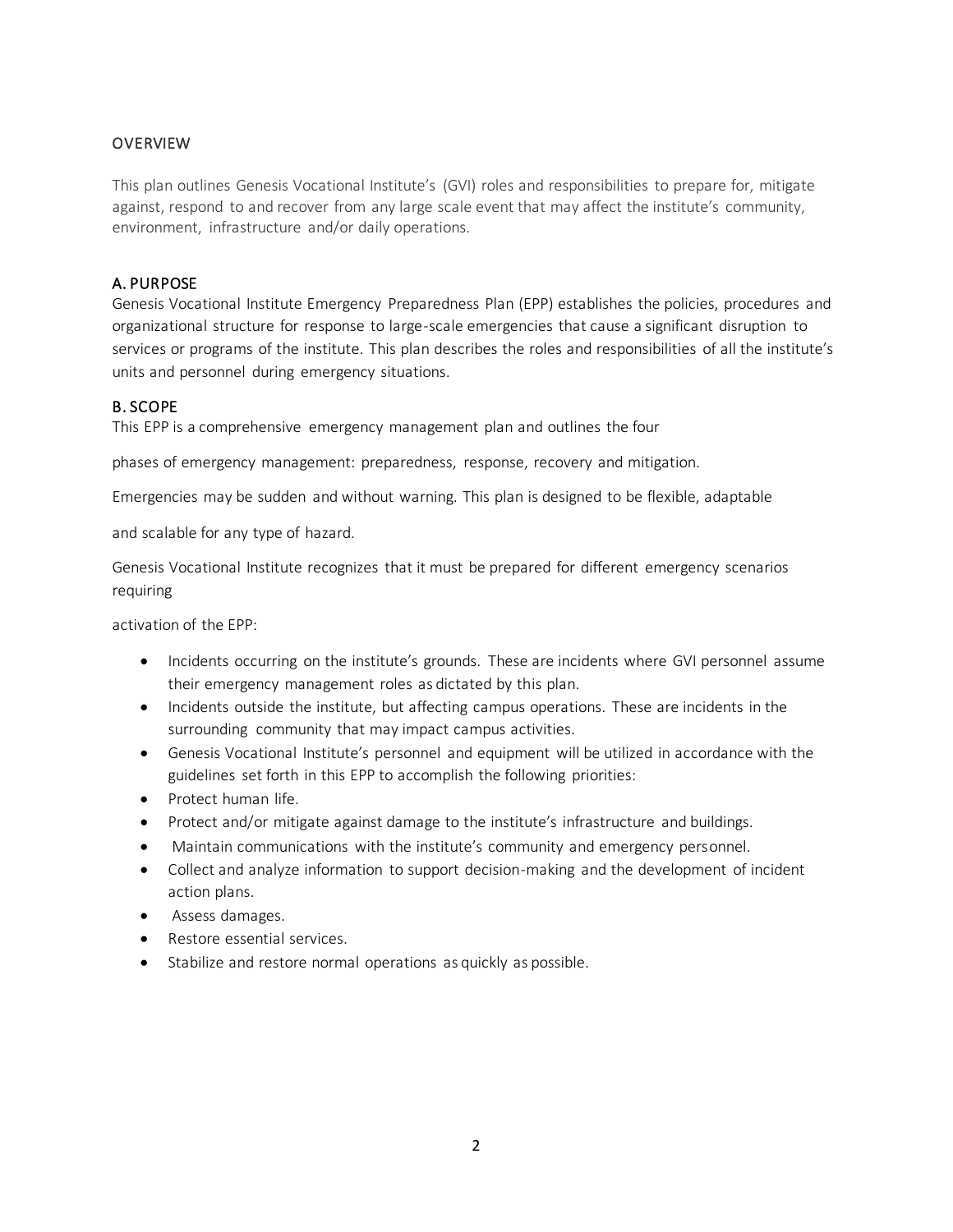#### C. PLANNING ASSUMPTIONS

- <span id="page-3-0"></span>• An emergency can occur at any time of the day or night, weekend or holiday with varying degrees of warning and may escalate rapidly.
- Emergencies and disasters differ in character by magnitude, severity, duration, onset, area affected, frequency and probability.
- Emergency response and essential personnel may be affected by the disaster and experience injury to themselves, family members and/or damage to their homes and personal property.
- Students, faculty and staff may not be able to leave or return to campus.
- Effective disaster preparedness requires ongoing institute-wide training and exercising, as well as individual preparation by students, faculty and staff.

#### D. PLAN IMPLEMENTATION

<span id="page-3-1"></span>The GVI community can report any incident to the following emergency numbers:

#### <span id="page-3-2"></span>GVI Main Line 305-223-0506 or via email t[o genesisinstitute@gmail.com](mailto:genesisinstitute@gmail.com)

#### Campus Location

The location of the campus is 12851 SW 42<sup>nd</sup> Street, Miami FL 33175

#### THREAT AND HAZARD IDENTIFICATION AND RISK ASSESSMENT (THIRA)

<span id="page-3-3"></span>The following hazard risk classification for GVI were identified: High Risk, Moderate Risk, Low Risk and Negligible Risk. The classification relied heavily on historical and anecdotal data, stakeholder input and professional and experienced judgment regarding expected hazard impacts. It also carefully considered the findings in other relevant plans, studies, and technical reports from community educational facilities. It should be noted that there are some hazards that are considered low or negligible risk (e.g. sinkhole or freeze). Nonetheless, the occurrence of these other hazardous or threatening events may pose a risk to the institute. Varying or unprecedented magnitudes is still possible in some cases and will continue to be reevaluated during future updates of this EPP.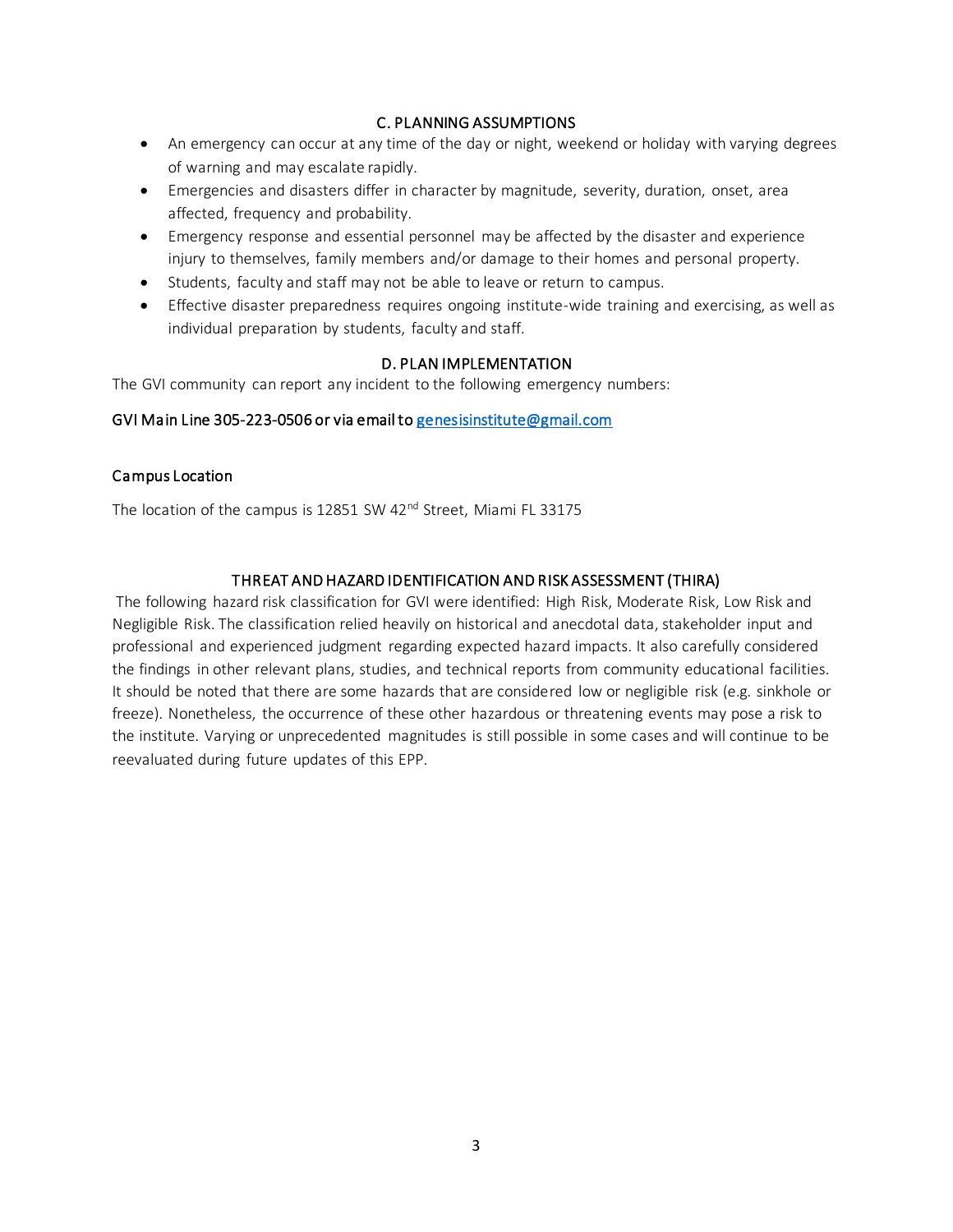#### **HAZARD RISK**

| <b>RISK LEVEL</b>    | <b>TYPE OF HAZARD**</b>                                                                                                                                                                                                                   |
|----------------------|-------------------------------------------------------------------------------------------------------------------------------------------------------------------------------------------------------------------------------------------|
| <b>HIGH RISK</b>     | <b>Hurricane/Tropical Storm</b><br>Severe Weather (Tornado, Flooding, Lightning)                                                                                                                                                          |
| <b>MODERATE RISK</b> | <b>Structure Fire</b><br><b>Pandemic</b><br>Hazardous Materials Incident (Chemical, Biological,<br>Radiological, Nuclear & Explosive)<br><b>Campus Attack (Terrorism, Hostile Act, Bombing, Active</b><br>Shooter)<br><b>Cyber Attack</b> |

Furthermore, the seven identified hazards for the institute can be grouped into the three hazard types (natural, technological, and human-generated).

| <b>NATURAL</b>                                                                                                                   | <b>TECHNOLOGICAL</b>                                                                                   | <b>HUMAN-GENERATED</b>                                                                              |
|----------------------------------------------------------------------------------------------------------------------------------|--------------------------------------------------------------------------------------------------------|-----------------------------------------------------------------------------------------------------|
| <b>Hurricane/Tropical Storm</b><br>Severe Weather (Tornado,<br>Flooding, Lightning)<br><b>Structural Fire</b><br><b>Pandemic</b> | <b>Hazardous Materials Incident</b><br>(Chemical, Biological,<br>Radiological, Nuclear &<br>Explosive) | <b>Campus Attack (Terrorism,</b><br>Hostile Act, Bombing, Active<br>Shooter)<br><b>Cyber Attack</b> |

#### PLAN ACTIVATION AND DECLARATION OF EMERGENCY

<span id="page-4-0"></span>When an imminent or actual event threatens the institute, the School Director will declare a state of emergency and the institute will be activated in response to the emergency. Genesis Vocational Institute Board of Directors, authorizes the School Director, in the event of an emergency, to close all or portions of the campus, cease normal operations and services and designate employees who provide essential services to work during the closing. This will ensure the safety of faculty, students, and staff as well as the protection of facilities and infrastructure. If the School Director is unavailable, the individuals listed in succession below have the authority to close the campus and declare an emergency:

- 1. EXECUTIVE VICE PRESIDENT
- 2. SECRETARY

The incident action planning process is illustrated below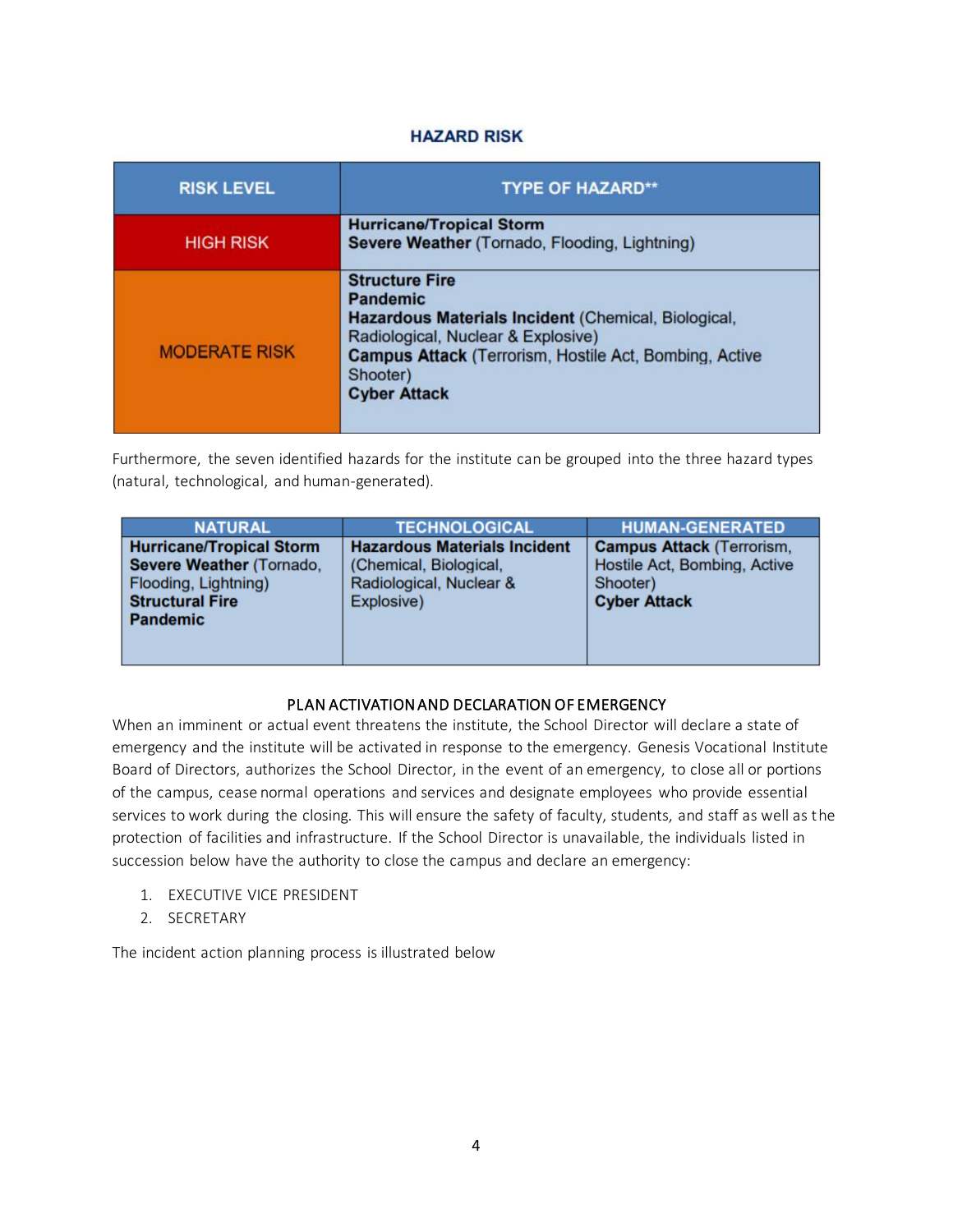#### **No-Notice / Unplanned Emergency Event**



#### LEVELS AND ACTIVATION

<span id="page-5-0"></span>The Institute has three (3) levels of activation depending upon the nature and scope of an event:

Level 3 is day-to-day monitoring under normal conditions. Incidents that occur can be managed by Institute's Departments and damage or disruption to the institute's operations is limited in scope. The EPP is not activated.

Level 2 is a partial activation of the EPP meaning that only specific Institute staff may need to be present to respond to the incident. Staffing may not be required 24/7.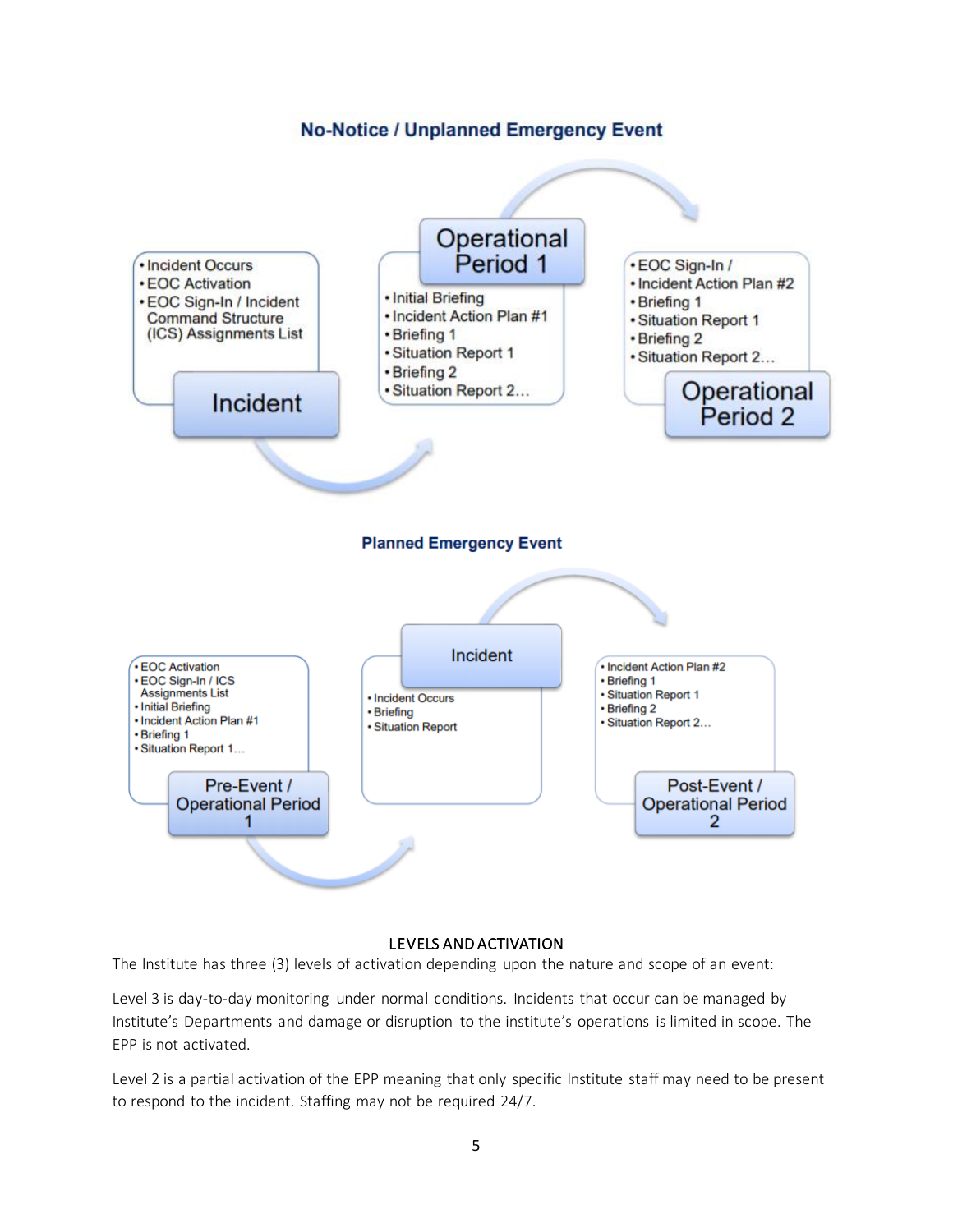Level 1 is a full activation requiring the entire EPP staff to be present 24/7 for an incident that may be threatening the Institute (i.e. hurricane) or an incident that has occurred that disrupts the institute's operations and may exceed the institute's resources.

The decision to activate the EPP will be made based upon the nature and scope of the event and in coordination with the School Director, Vice President and Secretary.

#### EMERGENCY NOTIFICATION

<span id="page-6-0"></span>If there is an imminent threat or dangerous situation that may affect the safety of the GVI community, an emergency notification will be sent out by the designated personnel. Platforms include text messages and voice calls to registered cell phones, emails, visual and audio messages through the school's main webpage and social media.

### Emergencies

#### <span id="page-6-2"></span><span id="page-6-1"></span>Adverse Weather and Emergency Closing Policy

Emergencies such as severe weather, fire, power failures, or hurricanes can disrupt Genesis operations. In these extreme cases, Genesis may be required to close. In the event that such an emergency occurs during non-working hours, local radio and/or television stations will be asked to broadcast notification of the closing. When the decision to close Genesis occurs during school hours, employees will receive official notification from the campus president or Genesis official, and students will be informed appropriately.

In the event of snow, heavy rains, or other unusual weather conditions creating hazardous travel during working hours, the Authorized Executive will decide if and when the office will be closed early to permit employees to leave. If such weather conditions occur at night or on weekends, employees must use their own judgment. Genesis Vocational Institute expects all employees to make a reasonable effort to report to work; however, employees should not compromise their safety or the safety of others in order to do so.

#### <span id="page-6-3"></span>Fire

Each building has an exit procedure to be followed in case of a fire. This procedure is rehearsed in periodic drills; however, employees should make a point of contacting a Designated Person and asking him or her to explain the procedure and point out the location of emergency exits and fire extinguishers.

In the event of a fire, leave the building by means of the stairways and proceed to the Designated Area. Elevators should never be used in fire or storm emergency weather.

In case of fire, call 911 and direct you and all human life present to the nearest fire exit. The Institute has fire exit plans located throughout the campus signaling the nearest exit. In accordance the local fire safety guidelines, fire extinguishers are located through the campus and inspected annually for compliance.